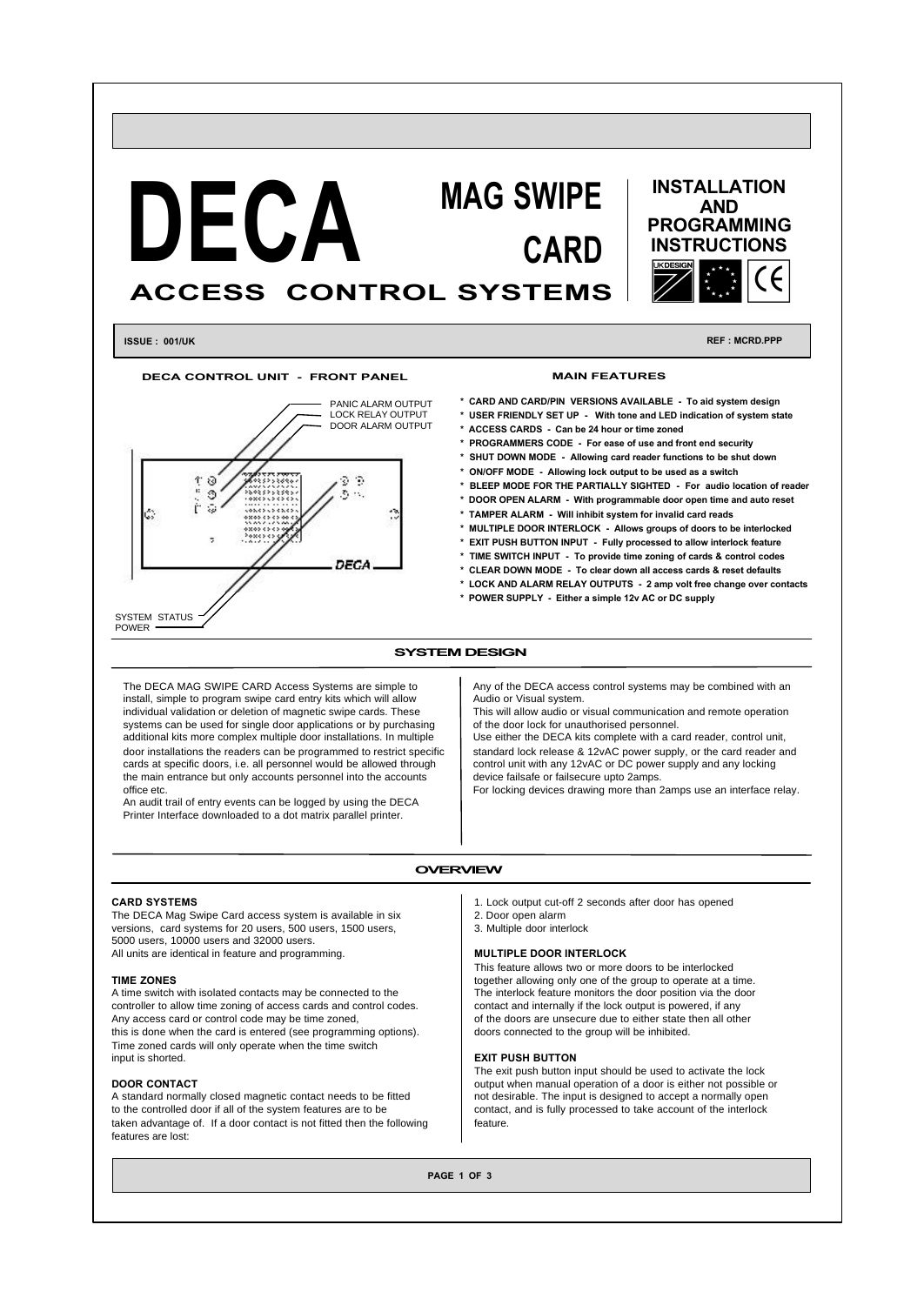#### **P.A. ALARM**

If the \* and # buttons are pressed together the PA Alarm output will operate and the system will shut down for its programmed time. The alarm time setting defaults to 30 secs. but may be varied by using option "50".

# **PROGRAMMERS CODE**

The programmers code is the first six digits (\*# excluded) to be keyed in after depressing the program code switch following power up (depress switch through hole in front panel). The system will then enter the programmers mode. Valid programming entries are signalled by 2 short bleeps. Incorrect entries are ignored and signalled by 6 long bleeps. When in the programmers mode the system LED (Yellow) will be on and both the reader and the controller sounders will operate, the sounders will give 2 bleeps (high and low tone) every 10 seconds. To leave or re-enter the program mode, enter the programmers code preceded by a # The programmers code may be changed at any time after initial set up from within the programmers mode by using option "00".

### **ACCESS CARDS**

Access Cards have a unique 8 digit serial number printed on the front of the card (for physical identification) and an encoded card number that is put onto the magnetic stripe for the controller to use. The batch of cards will be encoded with the lowest serial number set at the lowest encoded number 0001, the next serial number being encoded number 0002 and so on upto a maximum of 32,000. The relationship between the card serial number and the card encoded number is shown on the "DECA Card Encoding Sheet". Access cards may be entered or deleted by using option "10" or option "20" respectively from within the programmers mode.

# **LOCK OUTPUT TIME**

The lock output time can be programmed to operate for a set duration in either seconds, option "30" or in hours & minutes, option "31". The seconds feature is normally used for all access control applications and the hours & minutes setting for control of squash court lighting, snooker tables, sun beds etc. When the lock output time is set in hours & minutes the lock output operation is modified in that when the system detects a valid access card the lock output will turn on for the programmed time, however the programmed time will be cut short if a valid access card is used again. The lock output time defaults to 5 seconds but may be varied by using either option. **NOTE:** If a door contact is fitted the lock output will turn off 2 seconds after the door has been opened ensuring that the door is secure on closing.

# **DOOR OPEN ALARM DELAY TIME**

With a standard (N/C) magnetic door contact fitted to the door, the controller will monitor the door open time, if the door is open for longer than the programmed time, the door alarm output will operate and continue to operate until 15 seconds after the door has been closed. The door open alarm delay time defaults to 30 secs. but may be varied by using option "40".

**NOTE: THE DOOR CONTACT INPUT TERMINALS IN THE CONTROLLER MUST BE SHORTED WITH A WIRE LINK IF A DOOR CONTACT IS "NOT" FITTED.**

# **TAMPER ALARM TIME**

If 13 invalid key strokes are made or an invalid card is swiped three times the door alarm output will operate and the system will shut down for the programmed time. The tamper alarm time defaults to 5 secs. but may be varied by using option "60".

#### **CLEAR ALL ACCESS CARDS, CONTROL CODES AND SET DEFAULTS**

This mode will clear all access cards, control codes and reset all programmable timings to their default values. **NOTE:** The program code will remain unchanged. The clear down mode is activated by using option "70" and the fixed password 654321, the clear down will take a few seconds to complete.

#### Default Values: Lock output time - - - 5 seconds Door open time - - - - 30 seconds Tamper shutdown time - 5 seconds PA Alarm time - - - - 30 seconds

### **ENTER SYSTEM I/D & SITE CODE**

This mode is accessed by using option "80" and allows you to set-up the controller enabling it to read the encoded information that makes the cards for each controller or group of controllers unique. Each batch of cards comes with an "DECA Card Encoding Sheet" this is an A4 sheet listing the encoding details for that particular batch of cards.

## I**MPORTANT: THE DECA CARD ENCODING SHEET SHOULD BE RETAINED AS IT WILL BE REQUIRED WHEN ORDERING ADDITIONAL CARDS.**

The "System I/D" is the six digit number that is supplied with the cards at the time of purchase and appears on the top right hand corner of the DECA Card Encoding Sheet.

The "Site Code" is the two digit number that is supplied with the cards at the time of purchase and appears on the top right hand corner of the DECA Card Encoding Sheet.

# **NOTE: IF THIS SECTION IS "NOT" SET-UP OR IS SET-UP WITH INFORMATION THAT IS DIFFERENT TO THAT ENCODED ON THE CARDS, THE SYSTEM WILL "NOT" RECOGNISE THE CARDS AS VALID FOR THAT SYSTEM AND WILL REJECT THE CARDS AS TAMPER ALARMS AFTER THREE ATTEMPTS.**

# **TEST MODE**

The test mode option "90" allows the keypad, lock output and alarm outputs to be tested. Each key should be pressed in sequence 0123456789\*#. A problem will be indicated by 6 long bleeps. After entering the last digit (#) the lock output will turn on, press the \* key to move on and step through the other outputs. **NOTE:** If no keys are pressed the output will stay turned on for two minutes then step to the next output etc.

#### **ON/OFF CODE**

This code, when entered with the system in normal running mode, will allow the output to be used as a switch. When a valid card is swiped the lock output will turn on and remain on until a valid card is swiped again turning the output off. The system will remain in this mode until the ON/OFF code is re-entered restoring the system to full function. To set the ON/OFF code enter the program mode and use option "97". This sets the code and when entered preceded by a # the system will function as above.

#### **SHUTDOWN CODE**

This code, when entered with the system in normal running mode, will shutdown valid access cards but leave the other system features operating. It may be used by management for holiday shutdown periods etc. The system will remain in this mode until the shutdown code is re-entered restoring the system to full function. To set the shut down code enter the program mode and use option "98". This sets the code and when entered preceded by a # the system will function as above.

#### **BLEEP CODE FOR THE PARTIALLY SIGHTED**

This code, when entered with the system in normal running mode, will make the card reader sounder "chirp" every 12 seconds. This is to assist partially sighted users in locating the device. The system will remain in this mode until the Bleep Code is re-entered. To set the Bleep Code enter the program mode and use option "99". This sets the code and when entered preceded by a # the system will function as above.

**PAGE 2 OF 3**